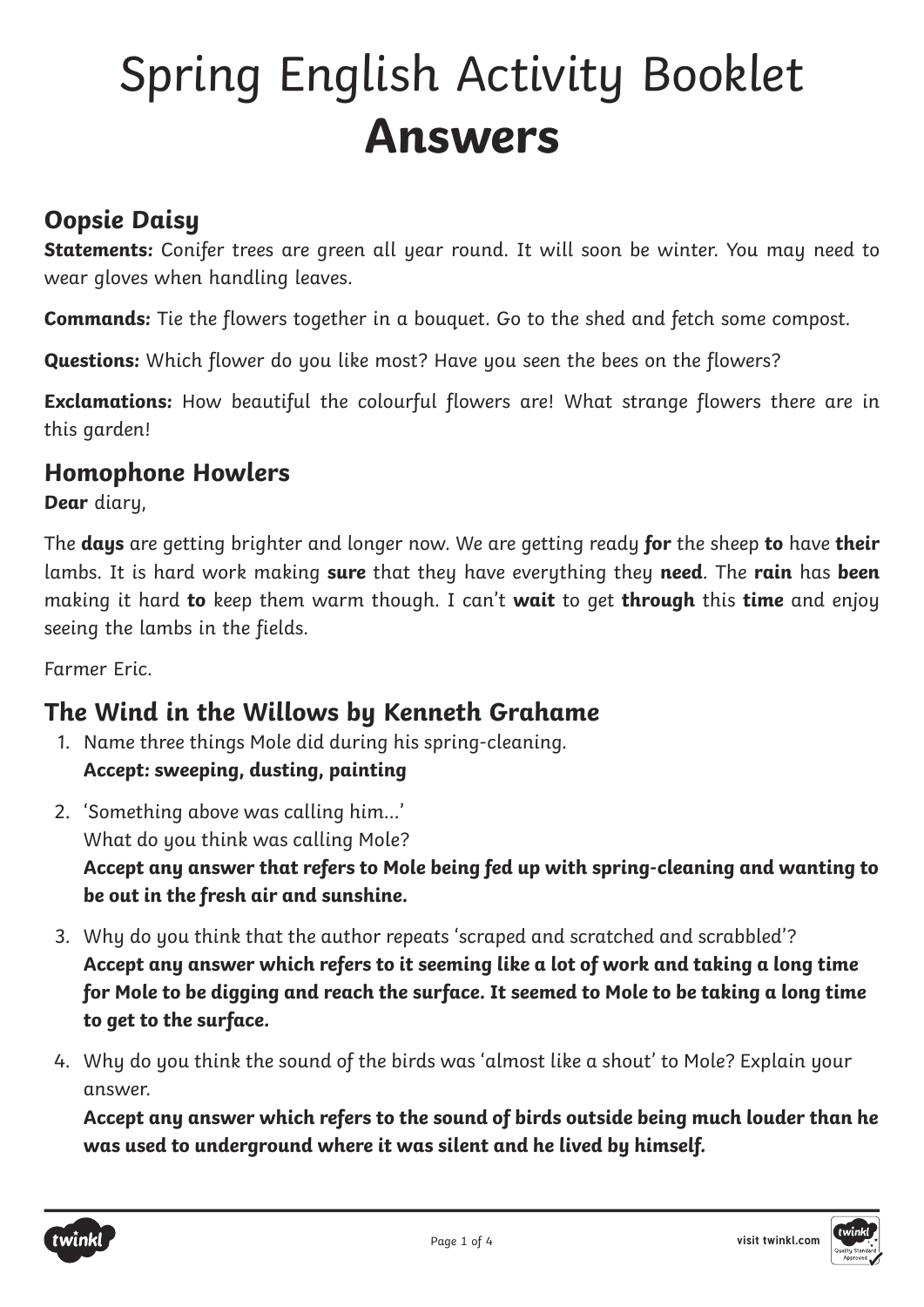#### Spring English Activity Booklet **Answers**

#### 1 i c gcl 2 i 3 g 4 i<mark>s</mark> a p <mark>p</mark> e a r 5 h l 6 e <mark>a</mark> r t e i 7 a | u | g | h <mark>| t |</mark> y d | n a 8 u <mark>a</mark> r t e r b h c d q r n e **Criss-Cross Conundrum**

What does the secret hidden word mean? Ask an adult, use a dictionary or research in your own way.

#### **The hidden word is separate.**

**Separate means to keep apart, divide and to force apart or can mean something is different and unique.**

Write the secret hidden word in a sentence.

**Accept any answers which use the word 'separate' correctly, such as, 'I had to separate my two cats because they kept fighting; I need two separate red crayons for my picture.'**

#### **Think and Write: A Spring to Remember Example Sentences**

Sentence 1: Include an expanded noun phrase.

#### **The fluffy lamb leapt in the green meadow.**

Sentence 2: Include the subordinating conjunction because.

**Larry bleated loudly because he couldn't see his mother.**



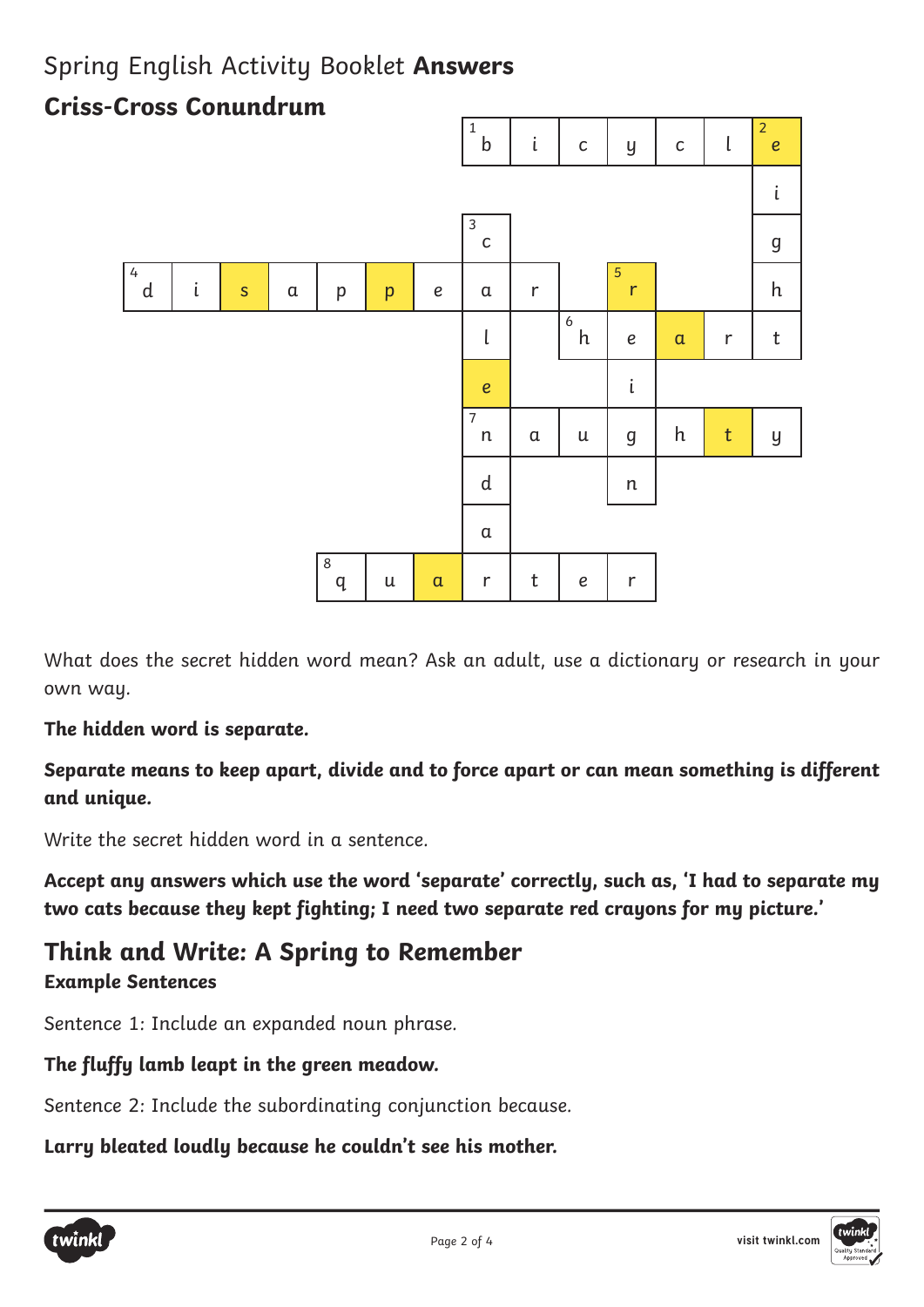#### Spring English Activity Booklet **Answers**

Sentence 3: Include a possessive apostrophe.

#### **The lamb's wool was extremely soft.**

Sentence 4: Write an exclamation sentence.

#### **What beautiful long grass this is!**

Sentence 5: Write a sentence which begins with a fronted adverbial.

#### **Every morning, Larry the lamb ran around the field.**

## **All about Spring**

- 1. Find and copy one word from the story which means sleeping for the winter **Accept: hibernation**
- 2. Why does 'migrant' mean? Use clues from the text to help you. **Accept answers which discuss that migrant means to travel, the clue is that migrant birds come back to the UK in spring so they must have travelled elsewhere during the winter.**
- 3. Name two changed you can see in nature during spring.

**Accept two: trees and bushes grow new leaves, many plants flower, air and soil are warmer, there are more daylight hours, animals such as hedgehogs come out of hibernation, you can see more insects.**

4. Why do you think you can spot more butterflies and bees in spring? **Accept any answer which discusses that it is warmer outside and flowers start to appear, containing the nectar that birds and butterflies feed on.**

## **Spring Code Breaker**

| flowers   | xugofve   |
|-----------|-----------|
| blossom   | pugeegi   |
| butterfly | ptssfvxur |
| chick     | wnjwq     |
| daffodil  | daxxgdju  |
| bumblebee | ptipufpff |
| tadpoles  | sadkgufe  |